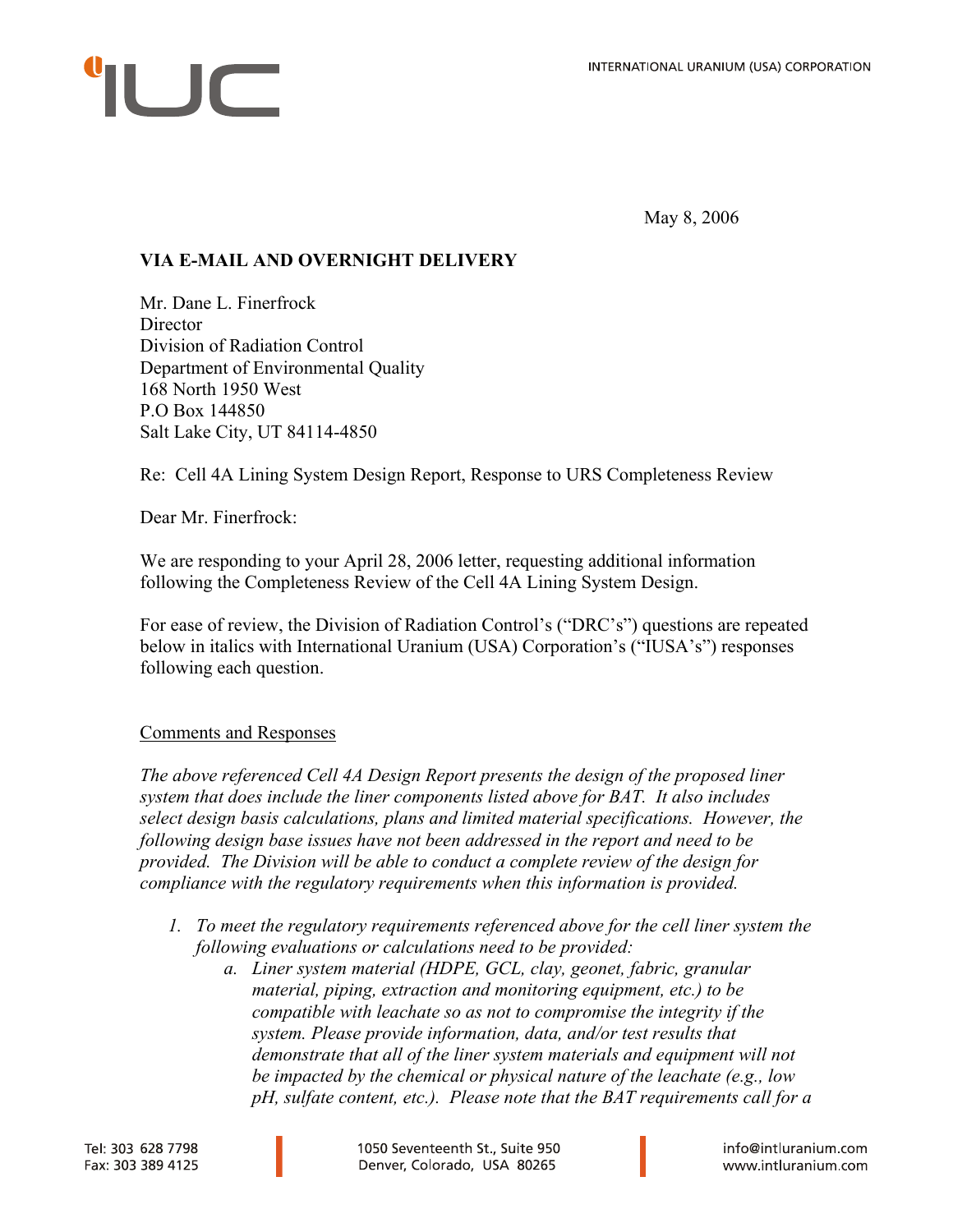Letter to Dane L. Finerfrock May 8, 2006 Page 2 of 8

> *minimum twelve (12) inch thick layer of clay under the secondary HDPE liner.*

The proposed geomembrane and geonet will be comprised of high density polyethylene, which is chemically resistant to 98% sulfuric and other acids as shown in Attachment A.

The proposed geotextile will be comprised of polypropylene, which is chemically resistant to 96% sulfuric and other acids as shown in Attachment B.

The proposed drainage aggregate will meet the requirements of ASTM C 33 and have a carbonate loss of no greater than 10% when tested in accordance with ASTM D 3042, as described in Section 02225, Part 2.01 of the Project Specifications. The drainage aggregate will lose no more than 10% mass when exposed to an acidic environment.

The proposed pipe will be comprised of polyvinyl chloride, which is chemically resistant to 90% sulfuric and other acids as shown in Attachment C.

The proposed GCL will be installed overlying the prepared subgrade and beneath the primary and secondary HDPE geomembranes. In accordance with EPA requirements, no more than 1 foot of head will develop above the secondary geomembrane, thereby minimizing the potential for liquid migration through the secondary geomembrane and into the GCL and subgrade.

The GCL will be comprised of polypropylene geotextile materials and bentonite clay (montmorillonite clay). The polypropylene geotextile, as discussed above, is chemically resistant to 96% sulfuric and other acids as shown in Attachment B. The performance of the bentonite clay component of the GCL is derived from the ability of the bentonite to hydrate (absorb water). Bentonite clays have been shown to absorb water from adjacent soils with moisture contents as low as 1% (see Attachment D). This absorption occurs over a short period of time (5 to 15 days) and allows the bentonite component of the GCL to hydrate (see Attachment D). The hydraulic conductivity of hydrated bentonite clay to acidic liquids is much lower (better) than unhydrated GCLs, as shown in Attachment E. Based on the proposed installation of the GCL overlying the soil subgrade, the GCL is anticipated to hydrate long before the cell liner system begins operation, thereby allowing the GCL to perform as a hydraulic barrier to the acidic liquids contained within the Cell 4A.

Appendix E of the "Cell 4A Lining System Design Report" dated January 2006 includes a calculation package evaluating the equivalency of the GCL to a compacted clay liner. The results of this calculation suggest that, in terms of flow, the composite liner system containing a GCL performs better than the composite clay liner containing a compacted clay liner.

> *b. An evaluation that demonstrates that the proposed lining system will remain stable during cell operations. This includes:*

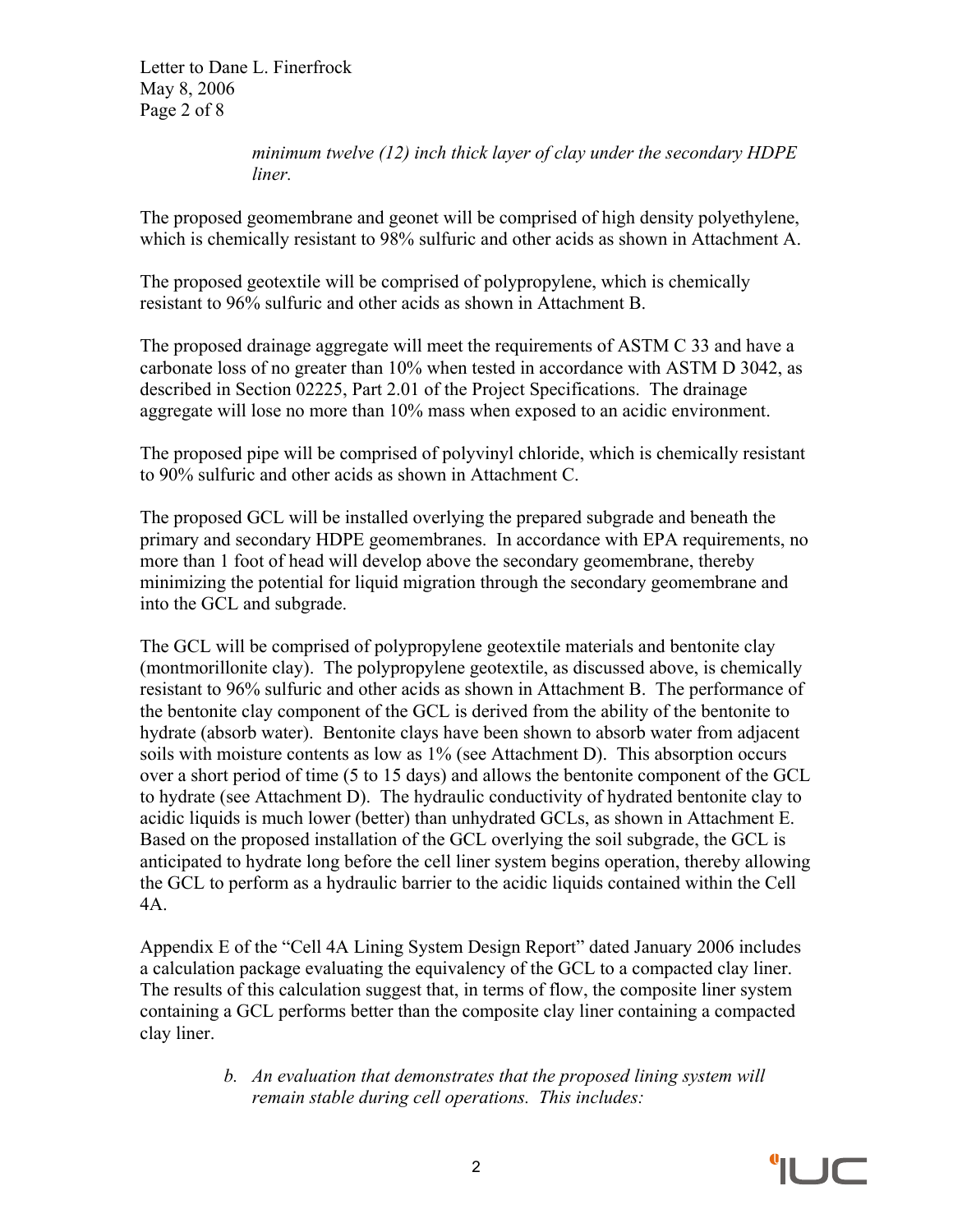Letter to Dane L. Finerfrock May 8, 2006 Page 3 of 8

> *i. The impact of stress imposed by tailings and liquid during placement on the liner system side slopes that could result in movement and degradation of the liner system. Specifically, will the primary liner and 20-foot wide protective splashguard on the cell side slope withstand the anticipated stress from tailing placement via the discharge pipe?*

Cell 4A will initially be for used only for storage and evaporation of process solutions. The remaining volume of Cell 3 will be used for disposal of tailings solids. (Cell 3 currently has in excess of 800,000 tons of disposal capacity, the majority of which is reserved for disposal of reclamation materials. Once Cell 4A is completed the reclamation volumes will be reserved in Cell 4A and the full disposal volume will be available in Cell 3.) The process solutions that will initially be stored in Cell 4A will be pumped to the cell and discharged on to one or more of the protective splashguards installed on the north slope of Cell 4A. The splashguard will provide impact and abrasion protection to the lining system from the solution discharge.

It is anticipated that once Cell 4A is needed for disposal of tailings solids the cell will contain a significant amount of process solutions. To begin introducing tailings solids to Cell 4A, a slurry discharge pipeline will be installed on each of the splashguards, positioned so as to allow for discharge of the tailings slurry directly in to the free water surface. Once in the solution, the solids will begin to segregate and slowly settle to the bottom of the cell. If the solution level is fairly deep when slurry discharge begins, the solids will slide down the submerged portion of the splashguard and begin to build up at the toe of the dike and into the bottom of the cell. Once sufficient volume of solids is built up a beach area will be formed above the free water surface and the tailings will then be discharged directly onto the tailings sands. The discharge pipeline will be gradually pulled back up the dike slope to prevent the end being buried in the tailings solids. If the solution volume in Cell 4A is relatively deep when slurry discharge begins it will take a significant amount of time to build the tailings beach above the solution level. At no time will the tailings slurry be allowed to discharge directly on to the top liner without settling through the process solutions, and at no time will the slurry pipelines be placed directly on the top liner. Additional startup procedure detail will be provided in the Cell 4A Operations and Maintenance Procedures and Plan, and Best Available Technology Monitoring Plan.

These procedures will prevent un-anticipated stress from tailing placement via the discharge pipe on the primary liner and 20-foot wide protective splashguard on the cell side slope.

> *ii. Additional information to demonstrate the stability of the lining system interfaces, particularly the GCL/in-situ clay liner interface, on the cell side slopes during lining system installation and cell operation. Include information assessing the stability of the lining*

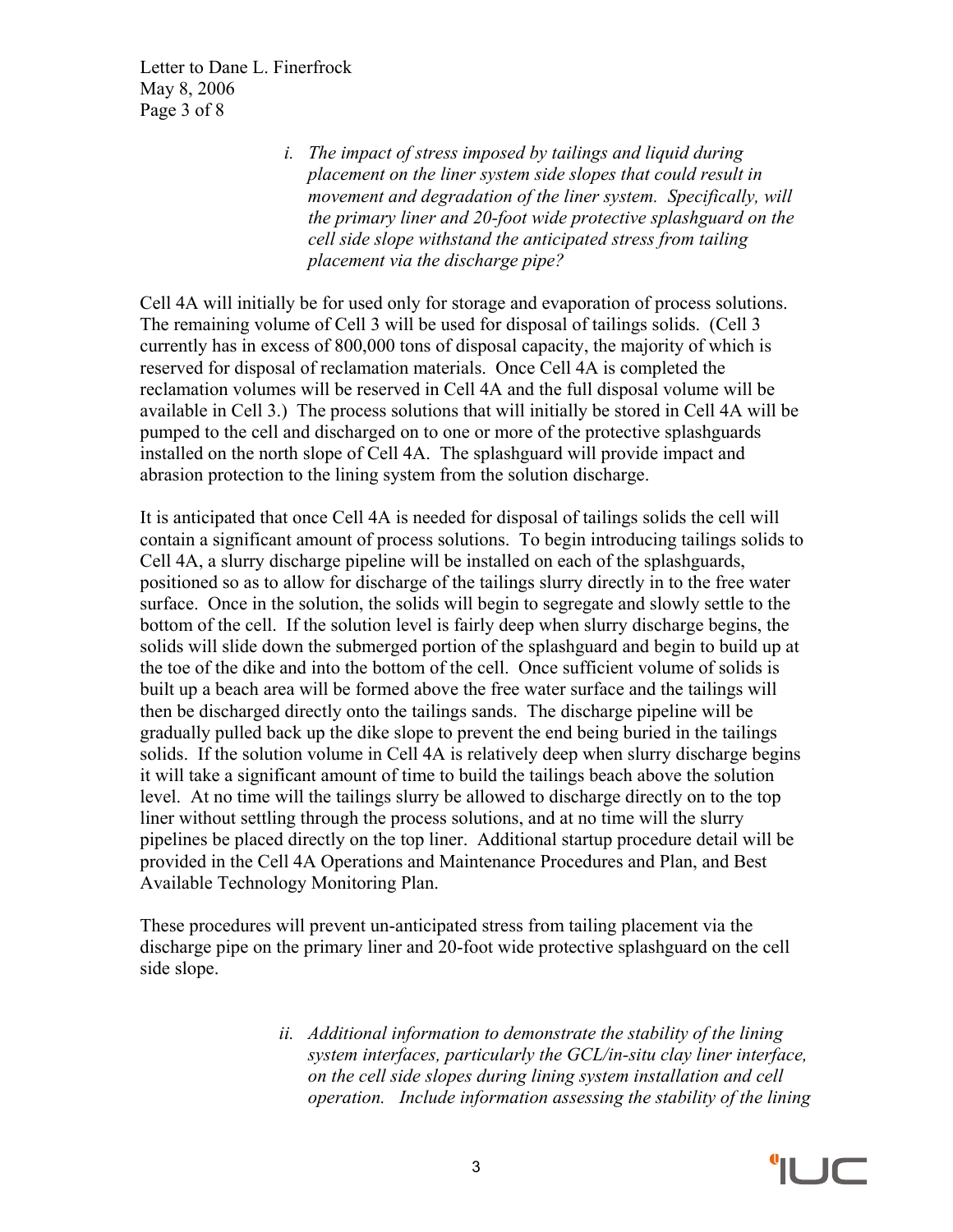Letter to Dane L. Finerfrock May 8, 2006 Page 4 of 8

> *system in the event of a possible failure of anchoring of the composite lining system at the anchor trench as a result of cell loading during operations (such as from equipment), during unusually severe wind uplift conditions that might occur prior to or during the operational period, etc.*

During liner system installation, the geosynthetic materials will be anchored at the top of the side slopes with temporary means (e.g. sand bags) until the anchor trench is backfilled. There are no construction loads that will be placed on the side slope liner system components.

During cell operation, the placement of solids within Cell 4A is anticipated to occur in a manner that allows the solids to settle out of the liquid in relatively uniform, near horizontal layers. Due to the nature of the waste placement techniques, significant interim slope stress conditions are not anticipated. Also, the solids settling process is not anticipated to impart forces on the side slope liner system. Equipment will not be utilized within the cell or on the side slopes. Therefore, slope stability problems are not anticipated.

Wind uplift calculations are presented in Appendix E of the "Cell 4A Lining System Design Report", dated January 2006. These calculations utilize a wind speed of 25 miles per hour, which is exceeded less than 1 percent of the time. The wind uplift calculation is utilized to determine the size of the anchor trench utilized to maintain the stability of the liner system components on the side slope. Based on the results of the anchor trench design analyses, the anchor trench geometry is sized to exceed the anticipated wind uplift forces. Furthermore, once disposal operations commence, the amount of exposed side slope liner system that is susceptible to wind uplift will decrease, thereby decreasing the potential tensile forces within the geosynthetic liner system components.

> *iii. The impact of environmental stresses including UV degradation, wetting/drying cycles, freeze-thaw cycles, and temperature fluctuations on the different liner components.*

The materials selected for use in the Cell 4A liner system are well understood and common materials for exposed liner system applications. The primary geomembrane will be the only liner system component that will be exposed to ultraviolet and wetting/drying cycles on the upper side slopes of the cell. The geomembrane is well suited to withstand both ultraviolet and wetting/drying cycle exposures.

The geomembrane manufacturer will provide a 20-year material warranty on the exposed geomembrane. In addition, the geomembrane will be supplied with a white surface to reduce the temperature effects on the expansion and contraction of the geomembrane.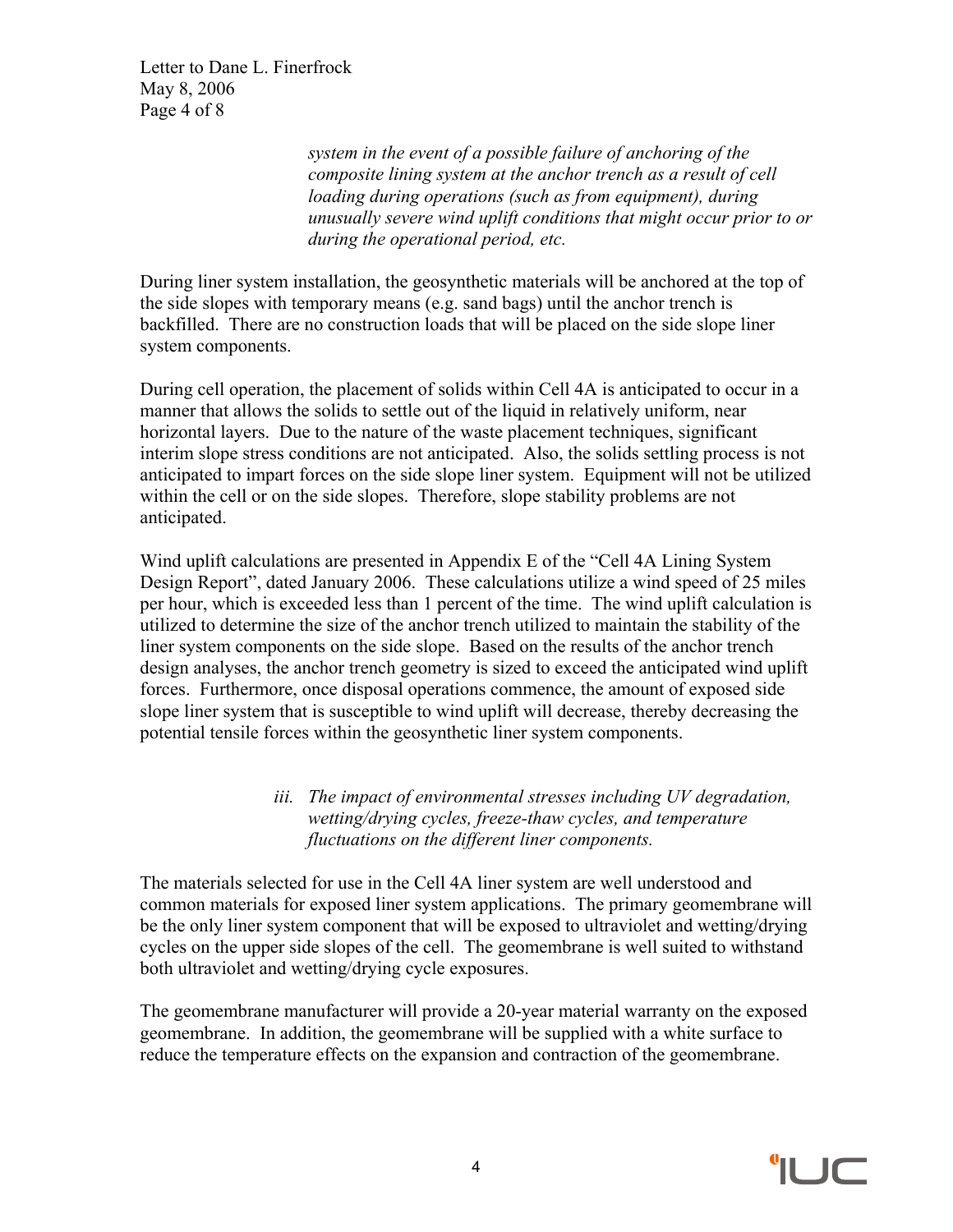Letter to Dane L. Finerfrock May 8, 2006 Page 5 of 8

The Geomembrane and geonet components of the liner system will be unaffected by freeze-thaw effects. The water within the GCL will freeze if exposed to low temperatures, which is only anticipated in the areas of side slopes that are exposed. However, the GCL performance will be unaffected by the freeze-thaw cycles (Attachment F).

> *c. Per BAT for leachate collection and leak detection systems the Leachate Monitoring, Operations, Maintenance, and Reporting Plan needs to include an estimation of (anticipated flow rates and maximum capacity) in these layers to demonstrate compliance with the above listed respective requirements.*

The Action Leakage Rate calculation package, as described below, will indicate the anticipated flow rate within the leak detection system. This calculation package will be provided by June 16, 2006.

> *d. The Action Leakage Rate, which is defined as the maximum design flow rate that the leak detection system can rapidly remove without the fluid head on the liner exceeding one (1) foot, needs to be determined. The action leakage rate must include an adequate safety margin to allow for uncertainties in the design (e.g., slope, hydraulic conductivity, thickness of drainage material), construction, operation, and location of the system, waste and leachate characteristics, likelihood and amounts of other sources of liquids, considerations for rapid reporting when it is exceeded, and proposed response actions (e.g., the action leakage rate must consider decreases in the flow capacity of the system over time resulting from siltation and clogging, rib layover and creep of synthetic components of the system, overburden pressures, etc.). The development of the action leakage rate includes a reasonable and defendable estimation of an allowable leakage rate through the primary liner into the leak detection system. Guidance can be found in 40 CFR 264.302, the EPA document Action Leakage Rates For Leak Detection Systems; January 1992, and in Geosynthetics International, Special Issue on Liquid Migration Control Using Geosynthetic Liner Systems, 1997, Vol. 4 (that includes an article on page 215 by GeoSyntec Consultants on this topic).*

The Action Leakage Rate will be calculated based on the EPA guidance provided in 40 CFR 264.302. This calculation package will be provided by June 16, 2005.

> *e. 10 CFR 40 Appendix A Criterion 5(A)(4) addresses cell operation and management (Phase 2). However, are there any anticipated conditions that could result in overtopping of the cell, such as the design storm*

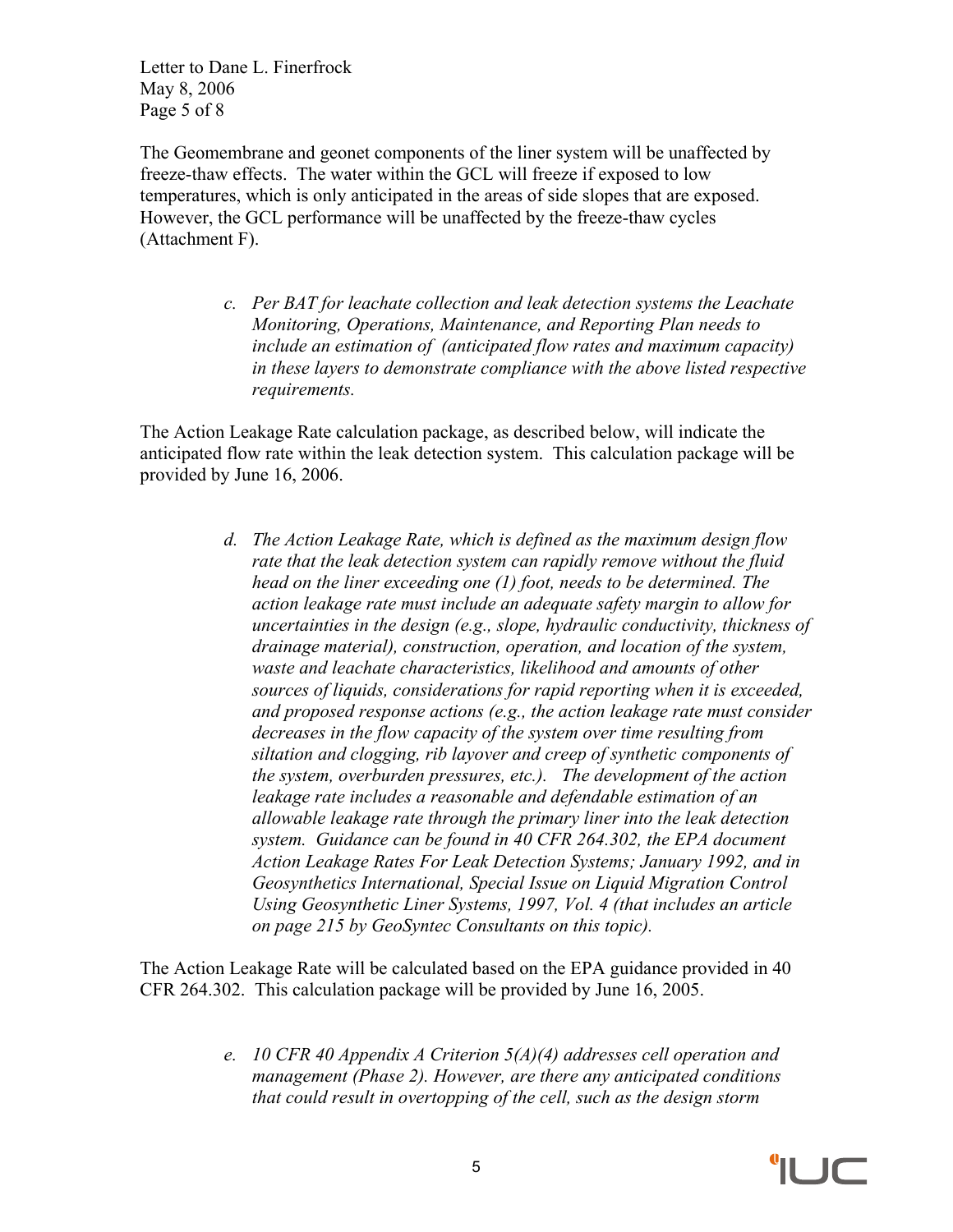Letter to Dane L. Finerfrock May 8, 2006 Page 6 of 8

> *event? If so, what would be the impact on the liner, and would these lead to any design considerations. Potential overtopping will need to be considered in tailings management.*

The maximum tailings cell pond wastewater levels are regulated by condition 10.3 of the White Mesa Mill 11e.(2) Materials License.

Condition 10.3 states that "**Freeboard limits for Cells 1-1, 3, and 4A, shall be set periodically in accordance with the procedures set out in Section 3.0 to Appendix E of the previously approved NRC license application, including the October 13, 1999 revisions made to the January 10, 1990 Drainage Report. The freeboard limit for Cell 3 shall be recalculated annually in accordance with the procedures set in the October 13, 1999 revision to the Drainage Report.**" The 1990 Drainage Report uses the Local 6-hour Probable Maximum Precipitation (PMP) event for calculating the freeboard requirements for each of the tailings cells. The PMP for the White Mesa site is 10 inches.

Based on the PMP storm event, the freeboard requirement for Cell 1 is a maximum operating water level of 5615.4 feet above mean sea level (amsl). The Cell 1 freeboard limit is not affected by operations or conditions in Cells 2, 3 or 4A.

Cell 2 has no freeboard limit because the cell is 99% full of tailings solids and all precipitation falling on Cell 2 and the adjacent drainage area must be contained in Cell 3. The flood volume from the PMP event over the Cell 2 and Cell 3 pond areas, plus the adjacent drainage areas, is 123.4 acre-feet of water. According to the freeboard calculation procedures, this volume currently must be contained in the existing 24-acre pool area in Cell 3. This results in a maximum operating water level in Cell 3 of 5601.6 feet amsl.

The Cell 4A design includes a concrete spillway between Cell 3 and Cell 4A with the invert elevation approximately 4 feet below the top of the Cell 3 dike, at an elevation of 5606 feet amsl. Once Cell 4A is placed in operation, the cell would be available for emergency overflows from Cell 3, but as long as the freeboard limit in Cell 3 is maintained at 5601.6 it is extremely unlikely that Cell 4A would see any overflow water from Cell 3. Should Cell 3 receive the full PMP volume of 123.4 acre feet of water, approximately 44 acre feet of that volume would flow through the spillway into Cell 4A.

The flood volume from the PMP event over the Cell 4A area is 36 acre-feet of water (40 acres, plus the adjacent drainage area of 3.25 acres, times the PMP of 10 inches). This would result in a total volume of 80 acre-feet including the 44 acre-feet of solution from Cell 3. The freeboard depth required for Cell 4A from the PMP event would be 2.0 feet, plus a wave run-up depth of 0.77 feet (from the 1990 Drainage Report), for a total freeboard requirement of 2.77 feet. However, the Groundwater Quality Discharge Permit, No. UGW370004, for the White Mesa Mill requires that the minimum freeboard be no less than 3.0 feet for any of the existing Cell construction. The freeboard for Cell 4A would therefore be 5595.0 amsl (top of liner 5598.0 – 3.0 feet). This freeboard

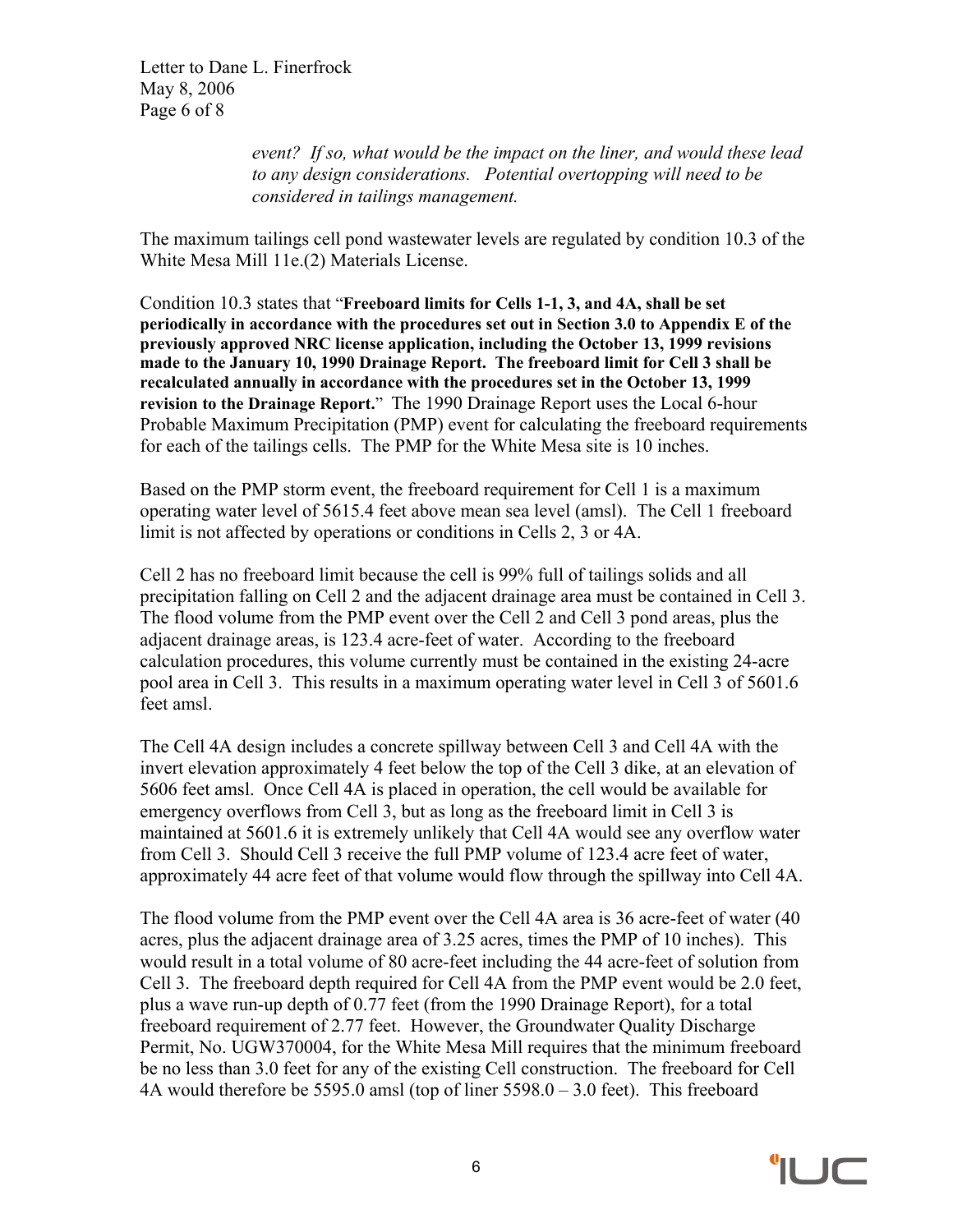Letter to Dane L. Finerfrock May 8, 2006 Page 7 of 8

elevation would provide a factor of safety of 1.1 for storm events above the PMP, and therefore we do not believe there are anticipated conditions that could result in overtopping of the cell.

In the unlikely event the PMP storm event is exceeded, Cell 4A could handle an additional 13.5 acre-feet of water before overtopping would occur. Should overtopping of the Cell 4A dike occur, the flows would most likely occur along a wide area (several hundred feet) of the south dike. The water velocity over the top of the HDPE liner and the dike crest would be relatively slow and would most likely reach erosion velocities only after discharging down the outside slope of the dike. Damage would be limited to erosion of the outside slope toward the dike toe and would have no impact on the HDPE liner system.

> *f. Per 10 CFR 40 Appendix A Criterion 5(A)(5), Stability of the slopes under anticipated static and dynamic conditions needs to be demonstrated. The above referenced design report includes the material and construction data for the cell berms. However, a static and dynamic analysis of there stability needs to be demonstrated.*

Included as Attachment G is a copy of Section 3.4 from the original NRC approved Cell 4A Design. Section 3.4 deals with Stability Considerations for the Cell 4A embankments.

The stability analysis performed for the Cell 4A design assumed that the tailings are saturated and are completely fluid. It also assumed that the cell liner has completely failed and that the steady state seepage condition has been reached. Under actual operating conditions it is highly improbable that these conditions could exist. Therefore, the stability analysis produced results that are considered to be extremely conservative.

Two embankment sections were analyzed for static and dynamic stability. Material properties used in the analyses are shown in the attached Figure 3.4-1 from the Design.

Figure 3.4-1 is a section through the highest portion of the Cell 4 dike. The maximum height is 31 feet. A 15-foot wide bench was added on the downstream side of the dike to improve the stability. Using this embankment configuration in the analysis, the minimum factor of safety under static conditions is 1.5. Applying a seismic loading of 0.10g to simulate dynamic conditions, the analysis produces a minimum pseudostatic factor of safety of 1.1.

Figure 3.4-2 shows a dike section with a maximum height above the stripped surface (prepared subgrade) of 25 feet. The dike has 3(H) to 1(V) faces and an 18-foot crest width. The results of the analyses indicate a minimum static factor of safety of 1.5 and a minimum pseudostatic safety factor of 1.1 for a 0.10g lateral loading.